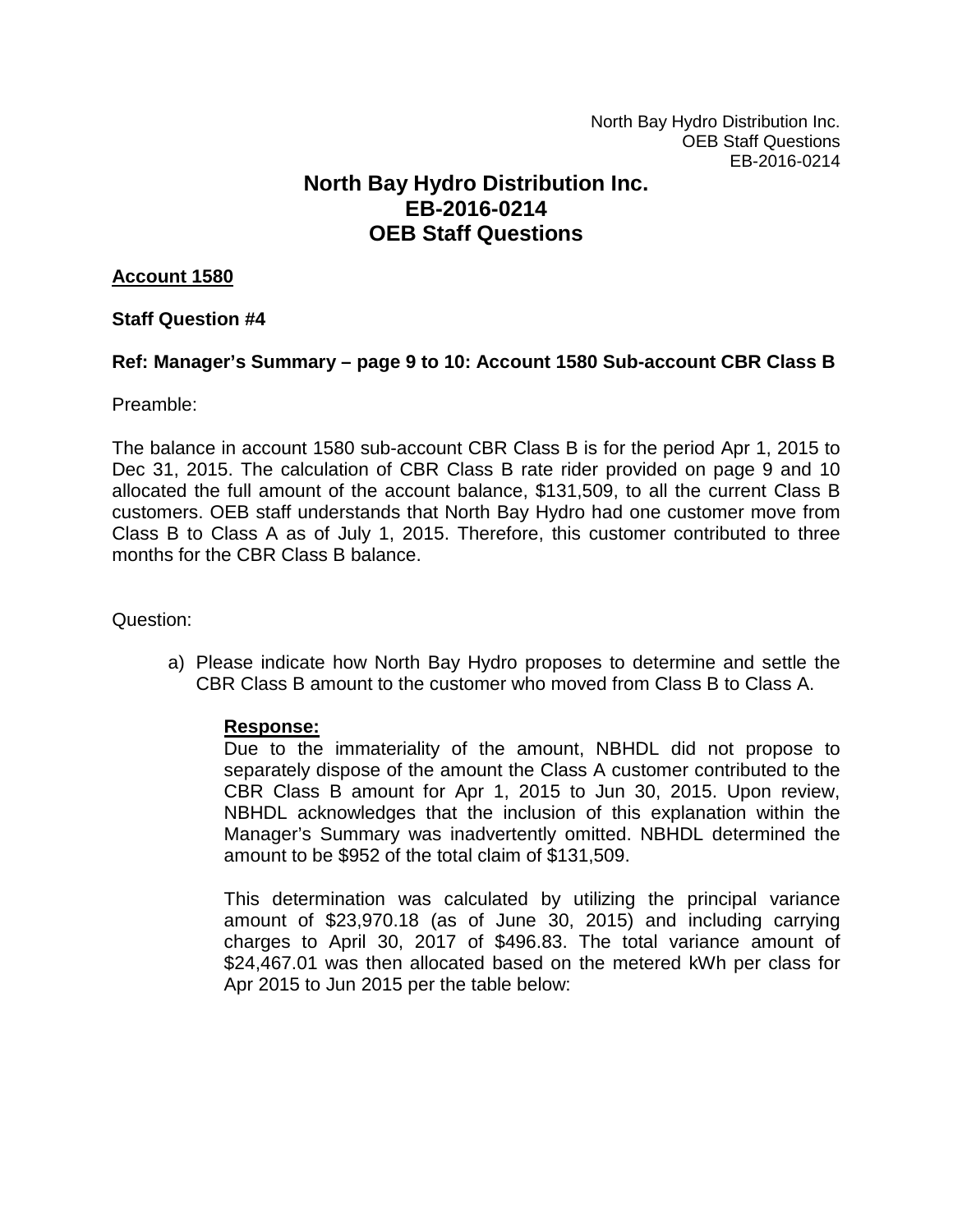| <b>Rate Class</b>                                                     | Unit | Total<br><b>Metered</b><br><b>kWh</b> | Total<br><b>Metered</b><br>kW | <b>CBR-Class B</b><br><b>Allocation</b><br>(kWh) | <b>CBR - Class</b><br><b>B</b> Claim |               | <b>CBR-Class B</b><br>Allocation (\$) |
|-----------------------------------------------------------------------|------|---------------------------------------|-------------------------------|--------------------------------------------------|--------------------------------------|---------------|---------------------------------------|
| Total Claim - Class B - CBR, including Class A Customer (Apr15-Jun15) |      |                                       |                               |                                                  | \$24,467.01                          |               |                                       |
| Residential                                                           | kWh. | 39,594,117                            |                               | 34.5%                                            |                                      | \$            | 8,436.85                              |
| GS<50 kW                                                              | kWh. | 18,777,307                            |                               | 16.4%                                            |                                      | \$            | 4,001.13                              |
| GS 50 TO 2,999 kW                                                     | kW.  | 51.473.312                            |                               | 44.8%                                            |                                      | \$            | 10,968.10                             |
| $GS > 3,000$ to 4,999 kW                                              | kW   | 4.465.424                             |                               | 3.9%                                             |                                      | \$            | 951.51                                |
| <b>UMSL</b>                                                           | kWh  | 10,733                                |                               | $0.0\%$                                          |                                      | \$            | 2.29                                  |
| Sentinel Lighting                                                     | kW   | 103,083                               |                               | 0.1%                                             |                                      | \$            | 21.97                                 |
| <b>Street Lighting</b>                                                | kW   | 399,679                               |                               | 0.3%                                             |                                      | $\frac{1}{2}$ | 85.16                                 |
| Totals                                                                |      | 114,823,655                           |                               | 100%                                             |                                      | \$            | 24,467.01                             |
| <b>Total Claim per Application</b>                                    |      |                                       |                               |                                                  | \$131,508.93                         |               |                                       |
| Class A contribution - \$                                             |      |                                       |                               |                                                  | \$<br>951.51                         |               |                                       |
| Class A contribution - %                                              |      |                                       |                               |                                                  | 0.7%                                 |               |                                       |
|                                                                       |      |                                       |                               |                                                  |                                      |               |                                       |

NBHDL believes that this amount is immaterial and the change would have a negligible impact on the rates proposed for the existing Class B customers.

Should the Board determine that the amount be settled separately, NBHDL would propose billing the Class A customer a one-time adjustment of \$951.51 upon receiving the Board's decision. Under this scenario NBHDL provides the following adjusted rate rider tables, with table references to the Manager's Summary on pages 9-10.

# **TABLE 3** *(REVISED)* **– ACCT 1580 WMS - SUB-ACCOUNT CBR–CLASS B DISPOSITION**

| <b>Rate Class</b>           | Unit | <b>Total</b><br><b>Metered</b><br><b>kWh</b> | Total<br><b>Metered</b><br><b>kW</b> | <b>CBR-Class B</b><br><b>Allocation</b><br>(kWh) | <b>CBR - Class</b><br><b>B</b> Claim |    | <b>CBR-Class B</b><br>Allocation (\$) | <b>Proposed</b><br>Rate<br><b>Riders</b> |
|-----------------------------|------|----------------------------------------------|--------------------------------------|--------------------------------------------------|--------------------------------------|----|---------------------------------------|------------------------------------------|
| Total Claim - Class B - CBR |      |                                              |                                      |                                                  | \$130,557.42                         |    |                                       |                                          |
| Residential                 | kWh  | 196.730.101                                  |                                      | 39.4%                                            |                                      | \$ | 51.473.09                             | 0.0003                                   |
| IGS<50 kW                   | kWh  | 83.568.205                                   |                                      | 16.7%                                            |                                      | \$ | 21,865.05                             | 0.0003                                   |
| GS 50 TO 2,999 kW           | kW   | 216.238.874                                  | 537,897                              | 43.3%                                            |                                      | \$ | 56,577.43                             | 0.1052                                   |
| <b>UMSL</b>                 | kWh  | 42.934                                       |                                      | $0.0\%$                                          |                                      | \$ | 11.23                                 | 0.0003                                   |
| Sentinel Lighting           | kW   | 373.881                                      | 1.034                                | 0.1%                                             |                                      | \$ | 97.82                                 | 0.0946                                   |
| Street Lighting             | kW   | 2,036,369                                    | 5,690                                | 0.4%                                             |                                      | S  | 532.80                                | 0.0936                                   |
| Totals                      |      | 498.990.364                                  | 544.621                              | 100%                                             |                                      | \$ | 130,557.42                            |                                          |